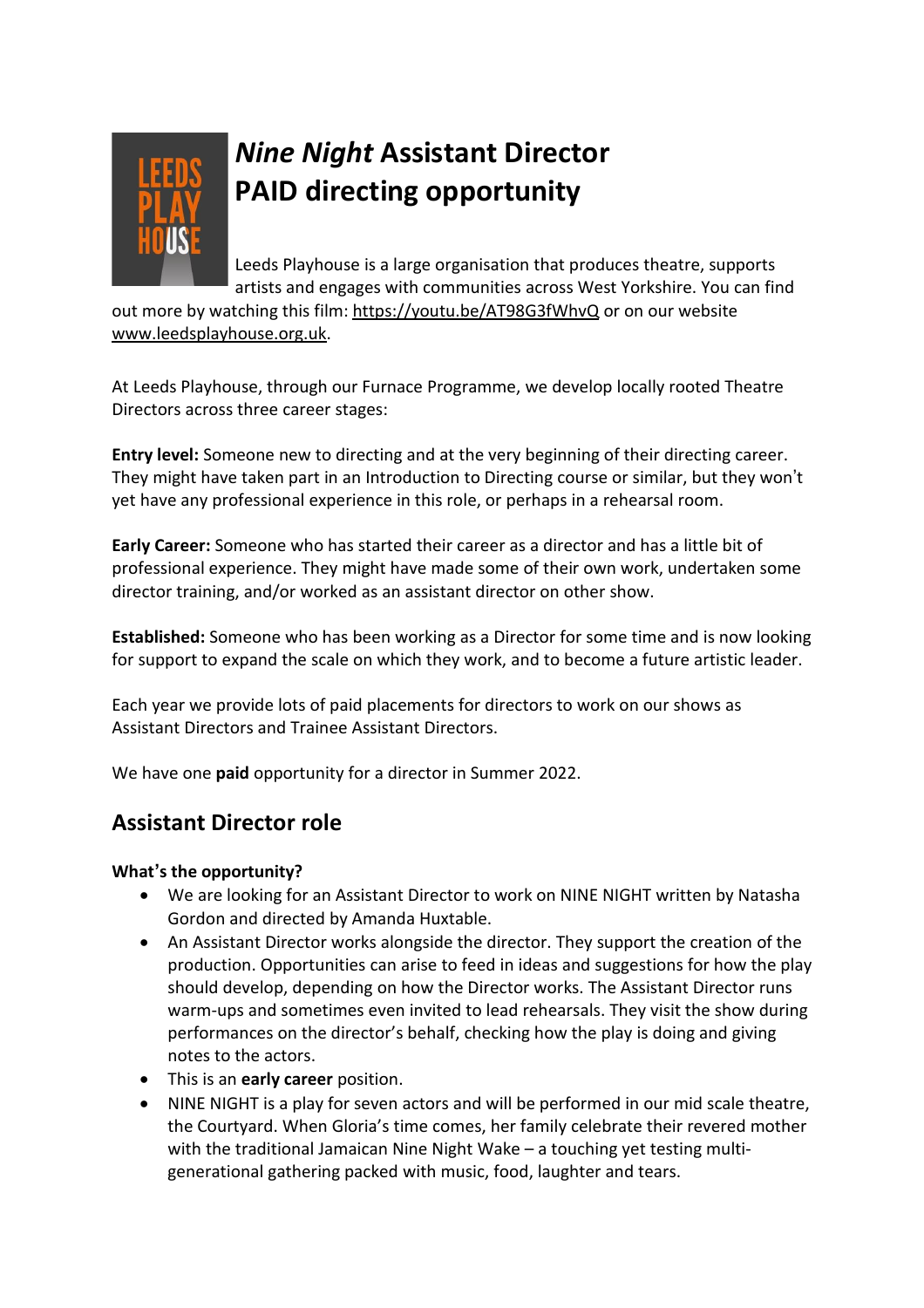- Natasha Gordon's remarkable award-winning debut play, which was originally commissioned by and played at the National Theatre ahead of a successful West End run, holds a mirror up to family life – and loss – reflecting the heartfelt comedy and deep sorrow that occurs when they gather together to share memories, good food and grievances older than Gloria's well-loved dining table.
- This role will also include ten days working as part of the Artistic Planning team at Leeds Playhouse, gaining access to other rehearsal processes as well as an insight into artistic leadership and the running of our Furnace programme.

## **What's the deal?**

- You will receive a fee of £4,000 plus up to £500 towards your expenses, including accommodation for the dates in Nottingham.
- You will be contracted as self-employed and be responsible for paying your own tax and National Insurance contributions.
- We can provide access support such as BSL interpreters if required.
- You need to be available for all (or the majority) of the dates:
	- o  $22<sup>nd</sup>$  August  $28<sup>th</sup>$  September (rehearsals press night)
	- o 10 days between 29<sup>th</sup> September and  $15<sup>th</sup>$  October (time in the Artistic Planning team at Leeds Playhouse)
	- o 17<sup>th</sup> 20<sup>th</sup> October (transfer to Nottingham Playhouse)
- You must be based in West Yorkshire. This is because we are committed to fostering our local ecology, so even if you are happy to commute from further afield, you are not eligible to apply for this role.
- You must either be able to commute into Leeds Playhouse or, if you are shielding due to Covid-19, we can explore this opportunity being made available via Zoom.

## **Who we're looking for?**

- Someone who is in the earlier stages of their career as a director and is looking for more experience.
- Someone who has some experience of the creative process of bringing stories to life and sharing these with a live audience.
- At Leeds Playhouse, we believe that telling stories is part of being human, how we describe the world as it is and how we would like it to be. How we change things. Make difference. We love theatre because it creates a space where we make and listen to our stories; they become real, enabling us to have a conversation with ourselves, to reflect on and transform our view of the world and each other. We're looking for someone who understands and shares these beliefs.
- Someone who is supportive, engaged, interested, playful, passionate and open.
- Someone who is willing to learn.
- Someone who is a good team player.
- As we work to reflect the diversity of the UK theatre industry today, we are very keen to receive applications for this role from the widest of backgrounds. Because of the artistic enquiry of this piece, we are particularly interested in meeting artists from the African and Caribbean diaspora.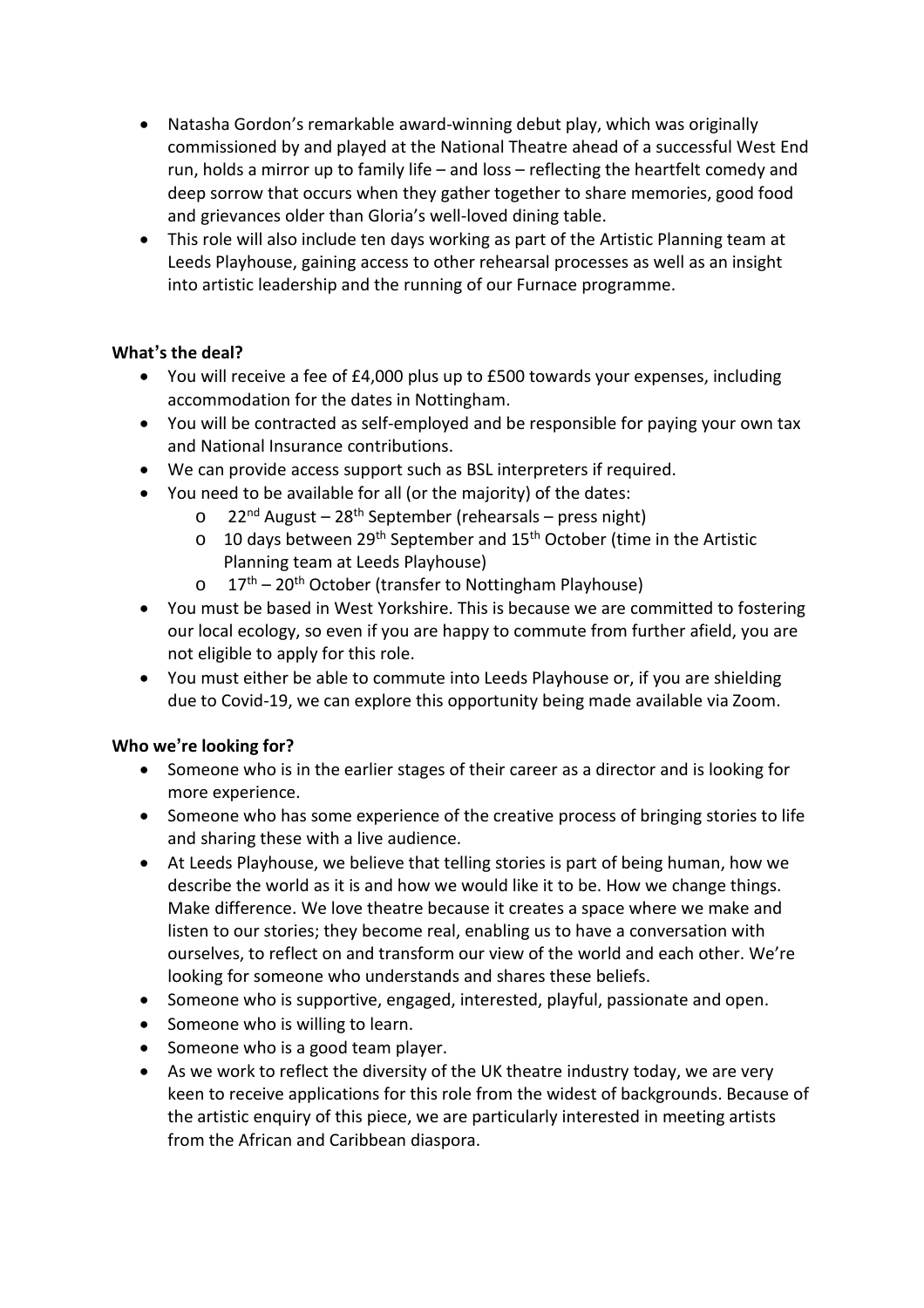# **NEXT STEPS**

## **How to apply for the role?**

You can send us your application either written or as an audio or video recording in English or BSL. We're interested in what you say rather than how you say it.

We'd like you to tell us the following things:

- 1. We want to hear about you. Tell us a short amount about yourself and what you have been doing to date.
- 2. Explain why you think you might be the right person for the opportunity. Think about the 'Who we're looking for?' section above when answering this question.
- 3. Tell us why this opportunity would be exciting or useful for you. We want to understand how this opportunity could help you develop your career as a director.

Please either write your answers (no more than one A4 side of writing) or make an audio or video recording no longer than 3 minutes.

Along with your application, please:

- Include the following information:
	- o Name
	- o Pronouns (eg: she/her, he/him, they/them)
	- o Address
	- o Email
	- o Phone Number
	- o Please confirm that you live within West Yorkshire.
	- $\circ$  Do you have the legal right to work in the UK?
	- o Please share any access requirements you have. Information you provide will not form part of the decision-making process.

o

Complete our inclusion and diversity form by clicking this link: <https://forms.office.com/r/uFLkF1wpTg>

Send your application to [rio.matchett@leedsplayhouse.org.uk.](mailto:rio.matchett@leedsplayhouse.org.uk) In the subject line put "Application for Assistant Director". Rio can also help you with any questions you might have about the application process or the roles.